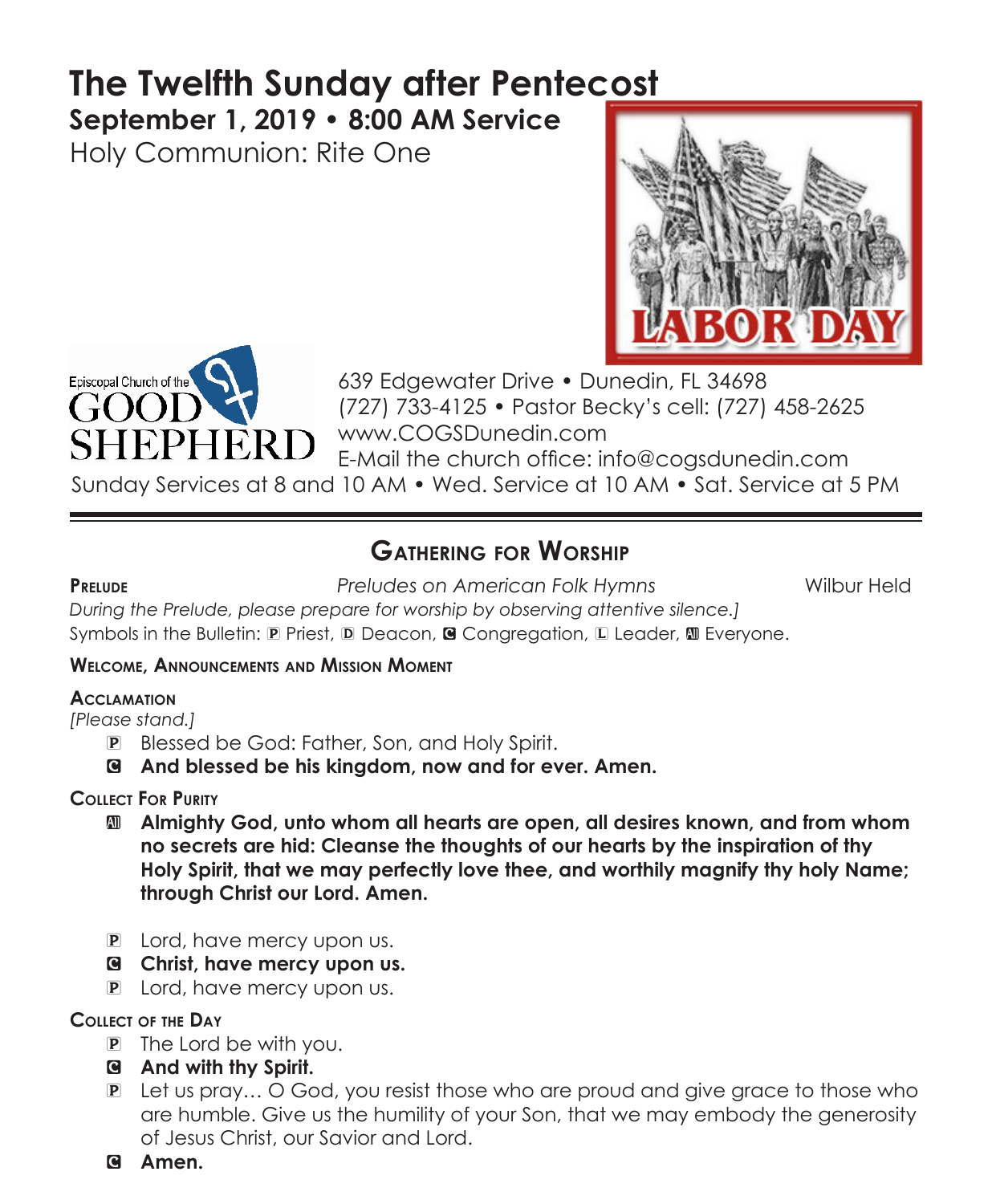# **WORD OF GOD**

**The Readings:** Sirach 38:27–32a • Psalm 90:12–17 • 1 Corinthians 3:10–14 • Matthew 21:28–32 *[Please be seated.]*

The First Reading

L *The First Reading is taken from Sirach, chapter 38…*

 So it is also with every craftsperson and master artisan who carries over the day's work into the night, who carves figures on seals and works diligently to make diverse ornamentations. They will devote themselves to producing a lifelike painting, and they lose sleep in order to finish their work.

 So it is with smiths who sit near an anvil and who closely examine works of iron. The blast of the fire will melt their flesh, and they will struggle with the heat of the furnace. The sound of the hammer will strike their ears again and again, and their eyes are focused on the pattern of the object. They will devote themselves to finishing the work, and they lose sleep in order to complete its decoration.

 So it is with potters sitting at their work, turning the wheel at their feet. They lie down always feeling anxiety about their work, and every product of theirs is valued. They will mold the clay with their hands and work the wheel with their feet. They will devote themselves to finishing the glazing, and they lose sleep in order to clean the kiln.

 All of these have relied on their hands, and each one is skilled in their work. Without them a city can't be inhabited, and they neither go abroad to live as immigrants nor travel about.

- L The Word of the Lord.
- C **Thanks be to God.**

The Psalm: [*read responsively*, La Lector/<sup>3</sup> congregation]

- L *We will read responsively Psalm 90…*
- L So teach us to number our days that we may apply our hearts to wisdom.
- C **Return, O Lord; how long will you tarry? be gracious to your servants.**
- L Satisfy us by your loving-kindness in the morning; so shall we rejoice and be glad all the days of our life.
- C **Make us glad by the measure of the days that you afflicted us and the years in which we suffered adversity.**
- L Show your servants your works and your splendor to their children.
- C **May the graciousness of the Lord our God be upon us; prosper the work of our hands; prosper our handiwork.**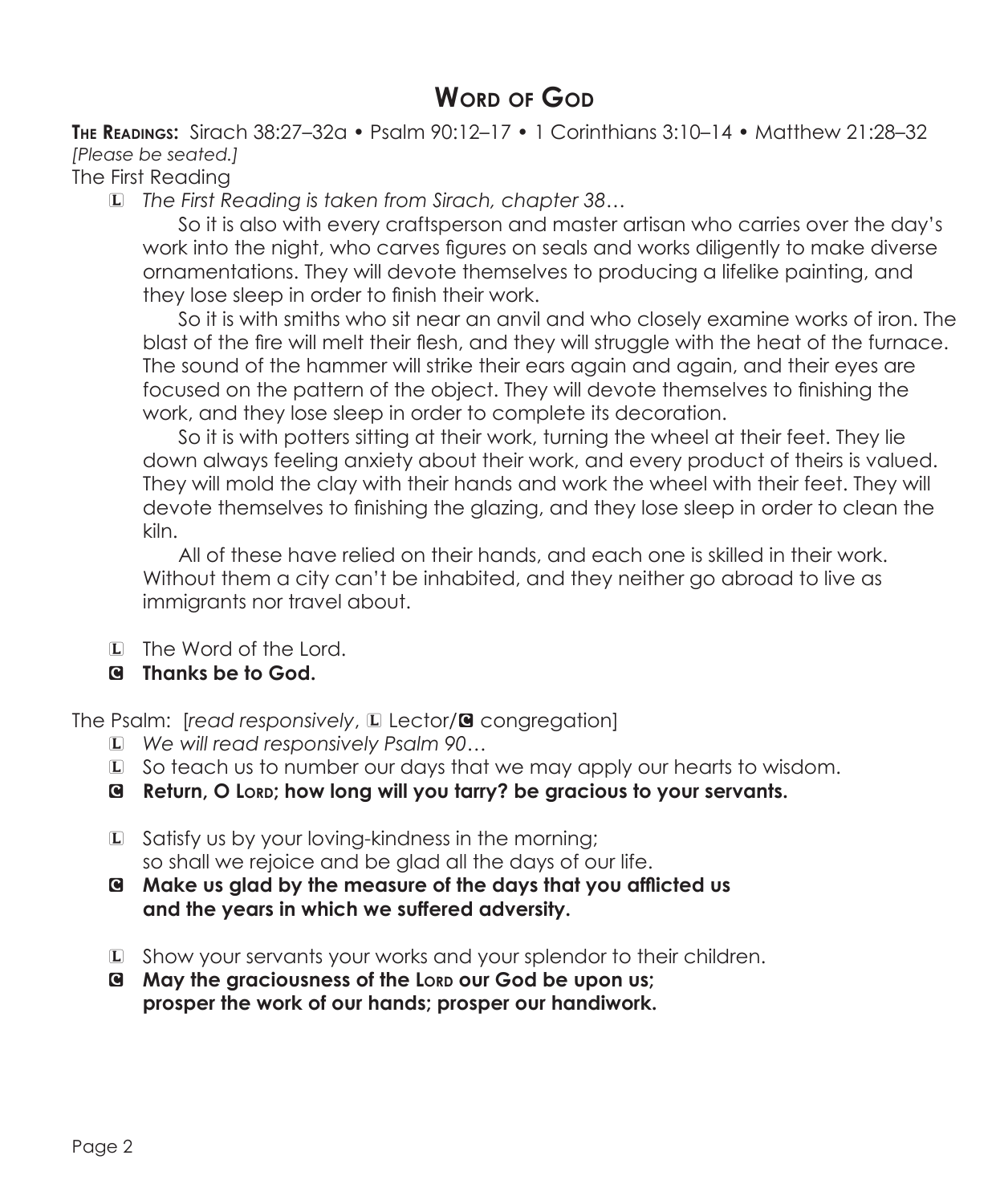The Second Reading:

L *The Second Reading is taken from 1 Corinthians, chapter 3…*

 I laid a foundation like a wise master builder according to God's grace that was given to me, but someone else is building on top of it. Each person needs to pay attention to the way they build on it. No one can lay any other foundation besides the one that is already laid, which is Jesus Christ. So, whether someone builds on top of the foundation with gold, silver, precious stones, wood, grass, or hay, each one's work will be clearly shown. The day will make it clear, because it will be revealed with fire—the fire will test the quality of each one's work. If anyone's work survives, they'll get a reward.

L The Word of the Lord.

#### C **Thanks be to God.**

The Gospel:

*[Please stand.]*

- D The Holy Gospel of our Lord Jesus Christ according to Matthew.
- C **Glory be to thee, O Lord.**
- D [Jesus said,] "What do you think? A man had two sons. Now he came to the first and said, 'Son, go and work in the vineyard today.'

 "'No, I don't want to,' he replied. But later he changed his mind and went. "The father said the same thing to the other son, who replied, 'Yes, sir.' But he didn't go.

"Which one of these two did his father's will?"

They said, "The first one."

 Jesus said to them, "I assure you that tax collectors and prostitutes are entering God's kingdom ahead of you. For John came to you on the righteous road, and you didn't believe him. But tax collectors and prostitutes believed him. Yet even after you saw this, you didn't change your hearts and lives and you didn't believe him.

D The Gospel of the Lord.

C **Praise be to thee, O Christ.**

**SERMON Becky Robbins-Penniman** 

```
[Please be seated.]
```
#### **Nicene Creed**

*[Please stand.]*

C **We believe in one God, the Father, the Almighty, maker of heaven and earth, of all that is, seen and unseen.** 

 **We believe in one Lord, Jesus Christ, the only Son of God, eternally begotten of the Father, God from God, Light from Light, true God from true God, begotten, not made, of one Being with the Father. Through him all things were made. For us and for our salvation he came down from heaven: by the power of the Holy Spirit he became**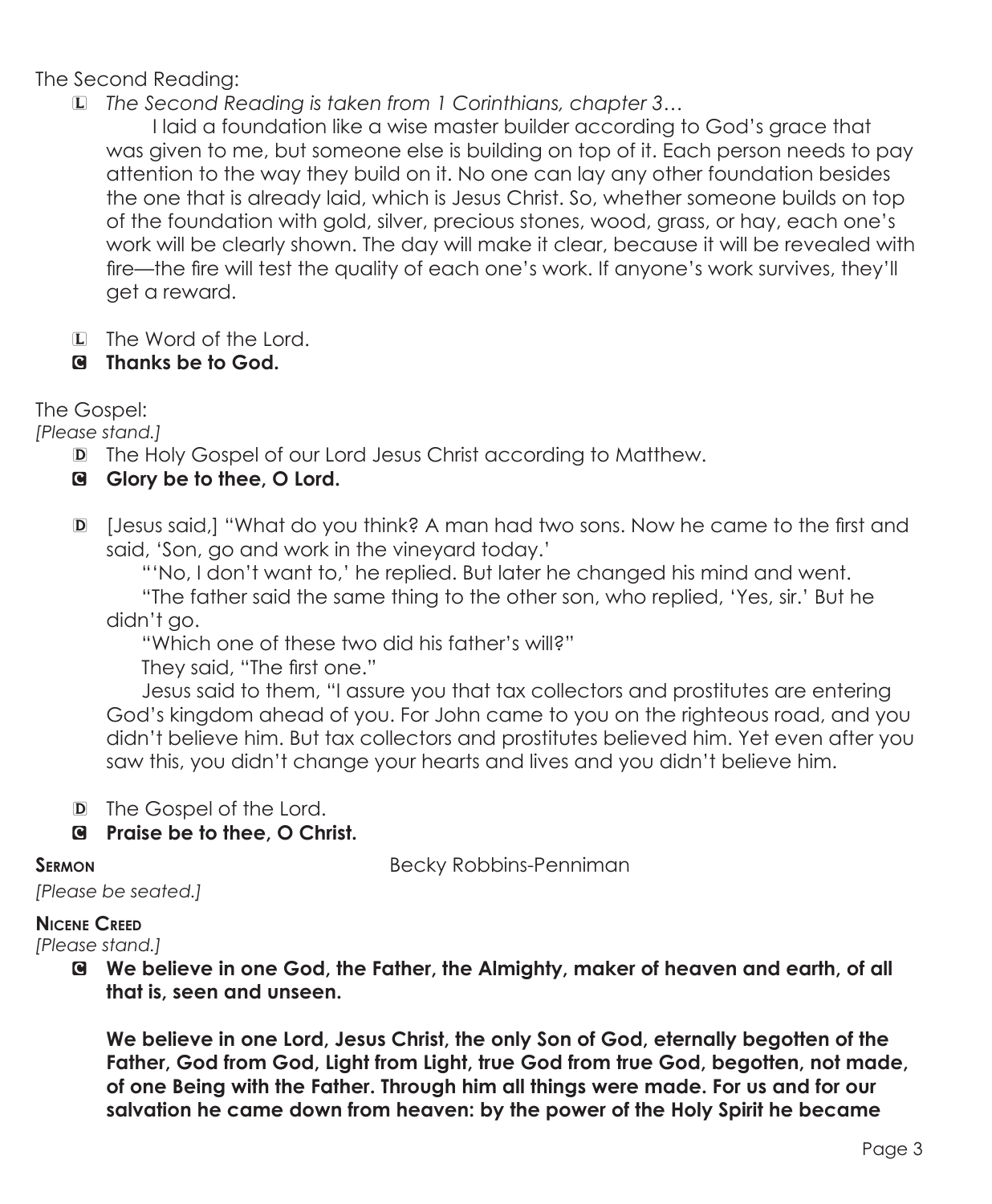**incarnate from the Virgin Mary, and was made man. For our sake he was crucified under Pontius Pilate; he suffered death and was buried. On the third day he rose again in accordance with the Scriptures; he ascended into heaven and is seated at the right hand of the Father. He will come again in glory to judge the living and the dead, and his kingdom will have no end.**

 **We believe in the Holy Spirit, the Lord, the giver of life, who proceeds from the Father and the Son. With the Father and the Son he is worshiped and glorified. He has spoken through the Prophets. We believe in one holy catholic and apostolic Church. We acknowledge one baptism for the forgiveness of sins. We look for the resurrection of the dead, and the life of the world to come. Amen.**

#### **Prayers of the People**

*[Sit, stand, or kneel, as you prefer.]*

- D Let us pray for the whole state of Christ's Church and the world.
- L Almighty and everliving God, who in thy holy Word hast taught us to make prayers, and supplications, and to give thanks for all humanity: Receive these our prayers which we offer unto thy divine Majesty, beseeching thee to inspire continually the Universal Church with the spirit of truth, unity, and concord; and grant that all those who do confess thy holy Name may agree in the truth of thy holy Word, and live in unity and godly love. In the power of the Spirit,

#### C **we pray to you.**

L Give grace, O heavenly Father, to all bishops, especially to Michael, our Presiding Bishop; Dabney, our Bishop; Barry and Michael, our Assisting Bishops; Becky, our Rector; Cindy, our Deacon; Ann, our Priest Associate; to our companion diocese of the Dominican Republic; to these Episcopal Churches in our Diocese: St. John's, St. Monica's, and St. Paul's all in Naples, and Trinity-By-The-Cove, DaySpring Conference Center in Parrish; to the Clearwater Deanery Collaboration Partners; and to all priests, deacons, and the laity in their ministry; that they may, both by their life and doctrine, set forth thy true and lively Word, and rightly and duly administer thy holy Sacraments. In the power of the Spirit,

#### C **we pray to you.**

L And to all thy people give thy heavenly grace, and especially to this congregation here present; that, with meek heart and due reverence, they may hear and receive thy holy Word, truly serving thee in holiness and righteousness all the days of their life. In the power of the Spirit,

#### C **we pray to you.**

- L We beseech thee also so to rule the hearts of those who bear the authority of government in this and every land, especially President Trump, that they may be led to wise decisions and right actions for the welfare and peace of the world. We pray that all God's children, especially those in the Middle East, might live in the hope of the world peace for which we are created. In the power of the Spirit,
- C **we pray to you.**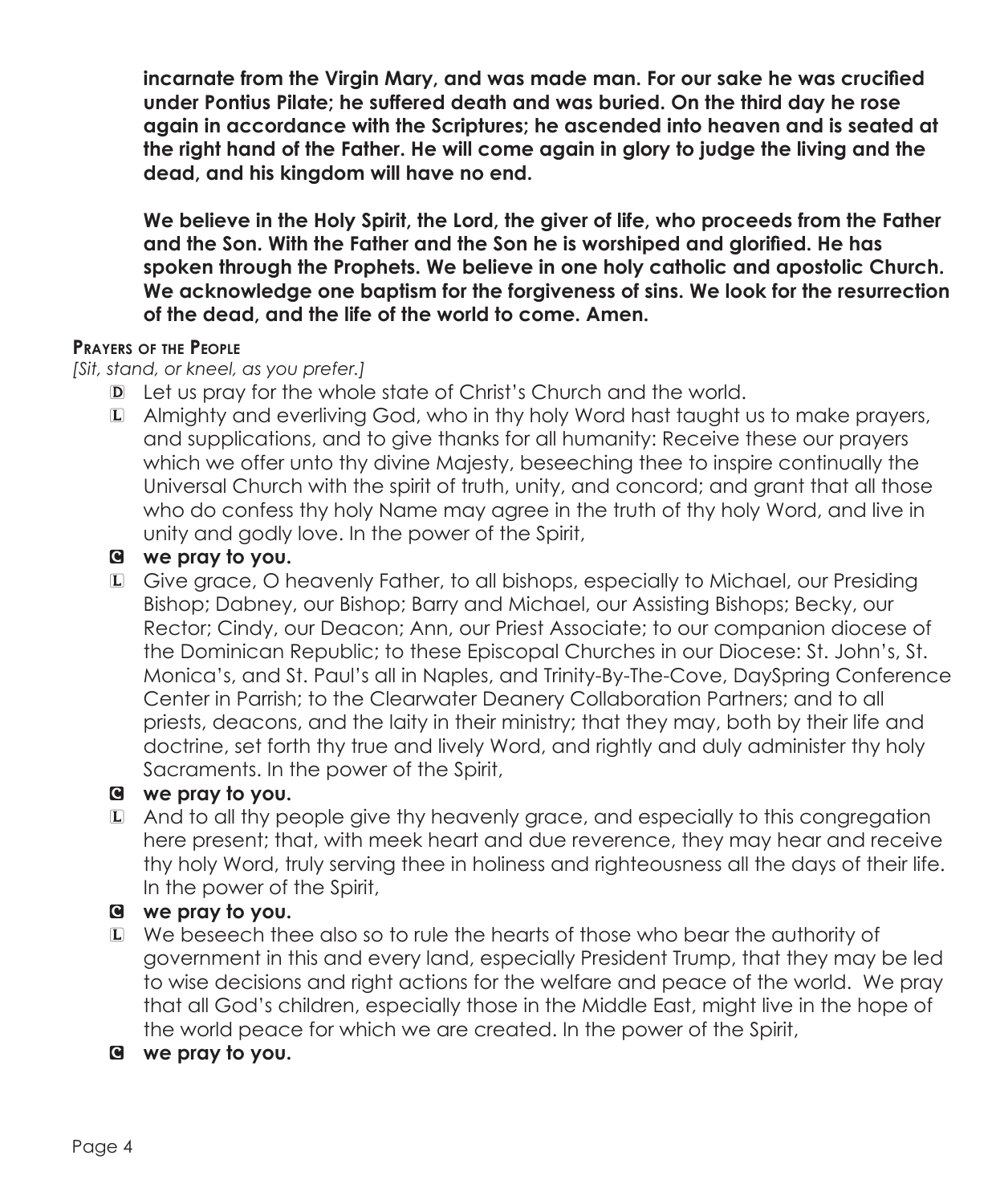L And we most humbly beseech thee, of thy goodness, O Lord, to comfort and succor [*Add handwritten names from notebook*] and all those who, in this transitory life, are in trouble, sorrow, need, sickness, or any other adversity, especially those listed in the weekly news who have asked for our prayers. I now invite you to pray for others by name, aloud or in your hearts. [*Leave time…*] In the power of the Spirit,

### C **we pray to you.**

L Open, O Lord, the eyes of all people to behold thy gracious hand in all thy works, that, rejoicing in thy whole creation, they may honor thee with their substance, and be faithful stewards of thy bounty. We give thanks for the flowers given today in loving memory of Joe Sipos by his family, and for all the blessings of this life. I invite you to name a blessing either silently or aloud. [*Leave time…* ] In the power of the Spirit,

### C **we pray to you.**

L And we also bless thy holy Name for all thy servants departed this life in thy faith and fear, [*especially… add names from notebook*]. Please add names of those on your heart, silently or aloud. [*Leave time…*] We beseech thee to grant them continual growth in thy love and service; and to grant us grace so to follow the good examples of all thy saints, that with them we may be partakers of thy heavenly kingdom. In the power of the Spirit,

#### C **we pray to you.**

- L Grant these our prayers, O Father, for Jesus Christ's sake, our only Mediator and Advocate.
- C **Amen.**

#### **Confession and Forgiveness of Sin**

*[Please stand or kneel, as you choose.]*

- D Let us humbly confess our sins unto Almighty God. [*Silence is kept.]* Most merciful God,*…*
- C **we confess that we have sinned against thee in thought, word, and deed, by what we have done, and by what we have left undone. We have not loved thee with our whole heart; we have not loved our neighbors as ourselves. We are truly sorry and we humbly repent. For the sake of thy Son Jesus Christ, have mercy on us and forgive us; that we may delight in thy will, and walk in thy ways, to the glory of thy Name. Amen.**
- P Almighty God, our heavenly Father, who of his great mercy hath promised forgiveness of sins to those who with hearty repentance and true faith turn unto him, have mercy upon you, pardon and deliver you from all your sins, confirm and strengthen you in all goodness, and bring you to everlasting life; through Jesus Christ our Lord.
- C **Amen.**

#### **Prayers and Blessings**

#### **The Peace**

*[Please stand.]*

- P The peace of the Lord be always with you.
- C **And with thy spirit.**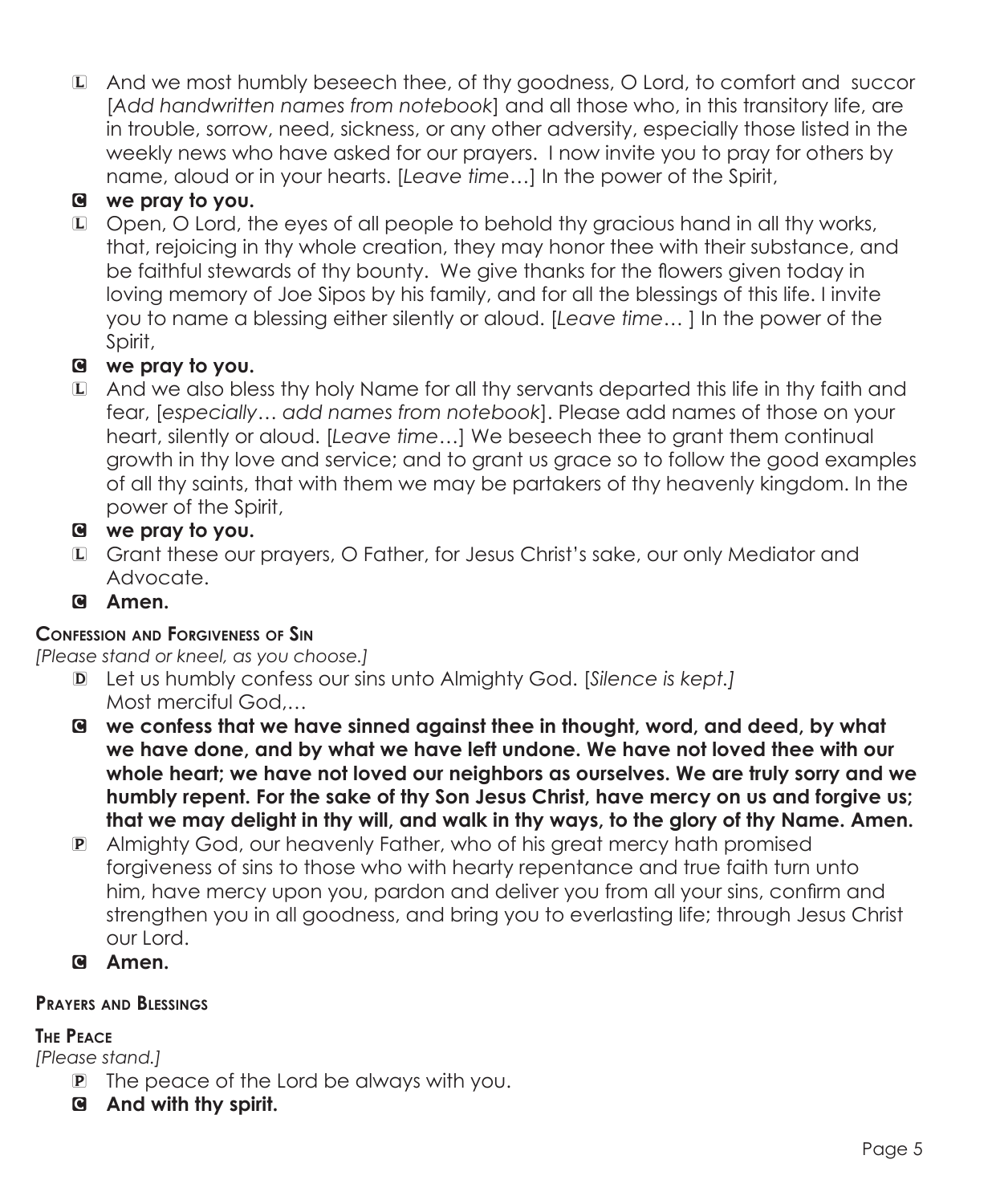# **The Holy Communion**

#### **Offertory Sentence**

D Worthy art thou, O Lord our God, to receive glory and honor and power; for thou hast created all things, and by thy will they were created and have their being. Bring your tithes, gifts and offerings with hearts full of thanksgiving.

#### **Offertory**

#### **Presentation of the Offerings**

*[Please stand when the offerings of bread, wine, and money are presented by the Deacon.]*

D As we receive these gifts, we acknowledge:

#### C **All things come from thee, O Lord and of thine own have we given thee.**

**The Great Thanksgiving:** Eucharistic Prayer II

- P The Lord be with you.
- C **And with thy spirit.**
- P Lift up your hearts.
- C **We lift them up unto the Lord.**
- P Let us give thanks unto our Lord God.
- C **It is meet and right so to do.**
- P It is very meet, right, and our bounden duty, that we should at all times, and in all places, give thanks unto thee, O Lord, holy Father, almighty, everlasting God, Creator of the light and source of life, who hast made us in thine image, and called us to new life in Jesus Christ our Lord. Therefore with Angels and Archangels, and with all the company of heaven, we laud and magnify thy glorious Name; evermore praising thee, and saying,
- C **Holy, holy, holy, Lord God of Hosts: Heaven and earth are full of thy glory. Glory be to thee, O Lord Most High. Blessed is he that cometh in the name of the Lord. Hosanna in the highest.**

*[Please kneel or stand, as you choose.]*

P All glory be to thee, O Lord our God, for that thou didst create heaven and earth, and didst make us in thine own image; and, of thy tender mercy, didst give thine only Son Jesus Christ to take our nature upon him, and to suffer death upon the cross for our redemption. He made there a full and perfect sacrifice for the whole world; and did institute, and in his holy Gospel command us to continue, a perpetual memory of that his precious death and sacrifice, until his coming again.

For in the night in which he was betrayed, he took bread; and when he had given thanks to thee, he broke it, and gave it to his disciples, saying, "Take, eat, this is my Body, which is given for you. Do this in remembrance of me."

 Likewise, after supper, he took the cup; and when he had given thanks, he gave it to them, saying, "Drink this, all of you; for this is my Blood of the New Covenant, which is shed for you, and for many, for the remission of sins. Do this, as oft as ye shall drink it, in remembrance of me."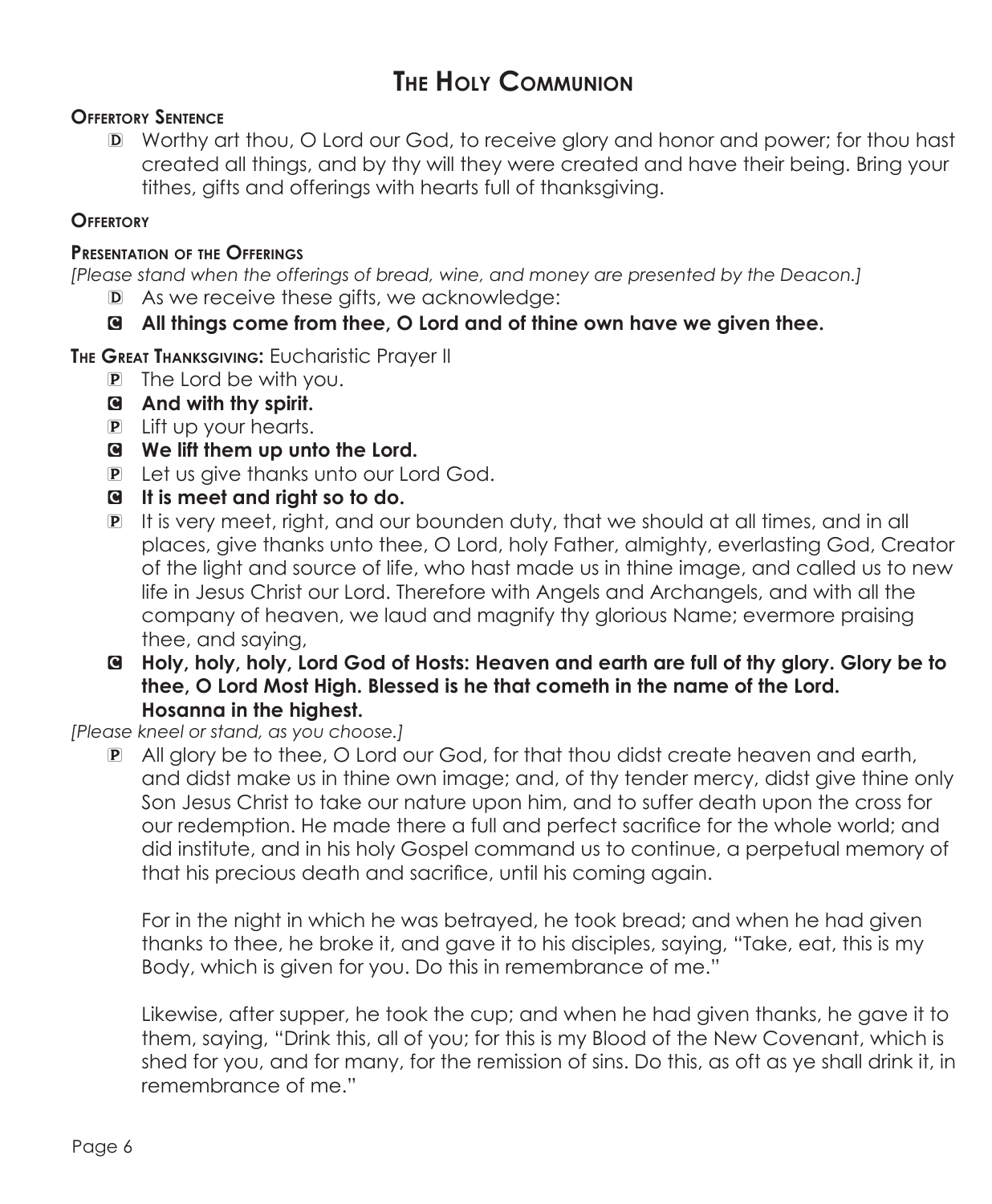- P Wherefore, O Lord and heavenly Father, we thy people do celebrate and make, with these thy holy gifts which we now offer unto thee, the memorial thy Son hath commanded us to make; having in remembrance his blessed passion and precious death, his mighty resurrection and glorious ascension; and looking for his coming again with power and great glory. And we most humbly beseech thee, O merciful Father, to hear us, and, with thy Word and Holy Spirit, to bless and sanctify these gifts of bread and wine, that they may be unto us the Body and Blood of thy dearlybeloved Son Jesus Christ.
- C **And we earnestly desire thy fatherly goodness to accept this our sacrifice of praise and thanksgiving, whereby we offer and present unto thee, O Lord, our selves, our souls and bodies. Grant, we beseech thee, that all who partake of this Holy Communion may worthily receive the most precious Body and Blood of thy Son Jesus Christ, and be filled with thy grace and heavenly benediction; and also that we and all thy whole Church may be made one body with him, that he may dwell in us, and we in him; through the same Jesus Christ our Lord;**
- P By whom, and with whom, and in whom, in the unity of the Holy Ghost all honor and glory be unto thee, O Father Almighty, world without end.

#### C **AMEN.**

#### **The Lord's Prayer**

- P And now, as our Savior Christ hath taught us, we are bold to say,
- C **Our Father, who art in heaven, hallowed be thy Name, thy kingdom come, thy will be done, on earth as it is in heaven. Give us this day our daily bread. And forgive us our trespasses, as we forgive those who trespass against us. And lead us not into temptation, but deliver us from evil. For thine is the kingdom, and the power, and the glory, for ever and ever. Amen.**

#### **Breaking of the Bread**

- P Creator of all, you gave us golden fields of wheat, whose many grains were gathered and made into this one Bread.
- C **So may your Church be gathered from the ends of the earth into your kingdom.**
- P The Gifts of God for the People of God. Take them in remembrance that Christ died for you, and feed on him in your hearts by faith, with thanksgiving.

*[You may be seated. All are welcome at the Lord's Table. Please follow the directions of the usher, who will let you know when it's your turn to go to the altar rail. You may stand or kneel. To receive, hold your hands in front of you, one palm over the other. The priest will place a wafer there. You may either consume it immediately, and then sip from the cup of wine when it comes to you, or, you may wait and dip the wafer into the wine. When you are finished, please return to your seat by the side aisle.]* **Our Prayer Team will be in the south narthex (at the back of the church) during Holy Communion to pray with you for healing, guidance, a loved one, or anything else on your heart.**